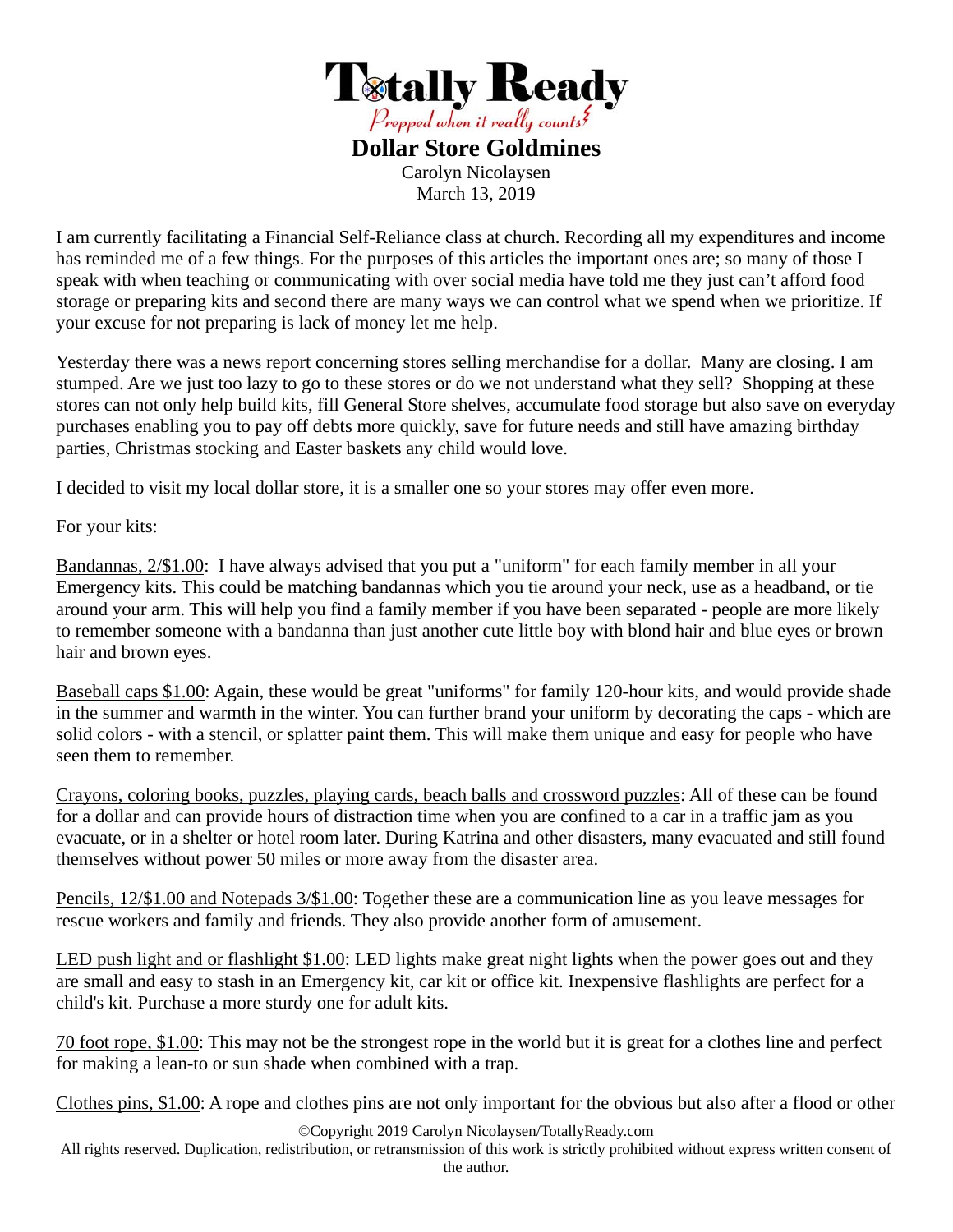

disaster that causes water problems in your home. Hanging wet documents and photos to dry on a line can prevent them from being lost forever.

Pet dishes, \$1.00: I found a set of two good size heavy plastic bowls that would be perfect for a water and food dish for a pet. Pets are family members too.

Work gloves, \$1.00: These are a must in every adult kit, the kits of older children, auto kits and workplace kits. The \$1.00 variety may not be the most durable but they will provide protection during the early hours of clean up and can provide warmth if you are ever stranded in a cold environment. Purchase heavier ones for adult kits.

Pack of three Bungee cords, \$1.00: Pull yourself together. Need I say more?

Tools, \$1.00: Utility knife, screwdriver sets, mini screwdriver set for fixing glasses and other items with tiny screws, and a set of hex keys. All great additions to all of your kits.

Toothbrushes with cap 3/\$1.00 and a family size toothpaste also a dollar and of course dental floss. Dental floss has lots of other uses during an emergency when supplies may be limited.

Five glow bracelets or 2 glow sticks, your choice \$1.00: Glow bracelets are the perfect way to provide a little light at night for children and a great way to keep track of them in a crowd. Glow sticks can provide light that is safe without running down precious batteries.

Two child ponchos, \$1.00: These ponchos are good for a single use and come in a 2-pack. You may want to put two in each backpack if you are in an area where a weather emergency such as flooding, heavy rains and snow may be your disaster. Open these and you may discover they are large enough for many adults. We stash these in our backpacks when we visit Disneyland for use on the water rides so we aren't wet for hours after riding.

Magnifier reading glasses, \$1.00: When you can't afford a second pair of prescription glasses or you just need a little help for reading, these are a real money saver. Also valuable for any good first aid kit - ever try to remove a splinter without a good pair of glasses? Add a pair to all your kits.

Sun glasses for children and adults, \$1.00: Sun glasses are vital in a kit to help not only in sunny weather but also if stranded in the snow. They will help to prevent snow blindness which can be a very serious hazard.

About our General Store, it is a place we can turn everyday to meet our needs. General Stores in the past not only had food but also medications, cleaning supplies, tools and just about everything anyone would need to eat, work and play.

Items from dollar stores for your General Store shelves:

Vegetable seeds: Learn to plant a garden even if you don't have lots of room. There are many things that can be grown in pots. Learn to garden in case you need to grow one at some point in the future, learn now so you will know then.

Plastic trash can bags: The cost in the grocery store was \$2.99. These were a name brand.

Lunch snacks: These are also important to have on your General Store shelves in the food storage area. Remember comfort foods are a must. Cookies, Fiddle Faddle, fruit snacks, and fruit cups.

©Copyright 2019 Carolyn Nicolaysen/TotallyReady.com

All rights reserved. Duplication, redistribution, or retransmission of this work is strictly prohibited without express written consent of

the author.